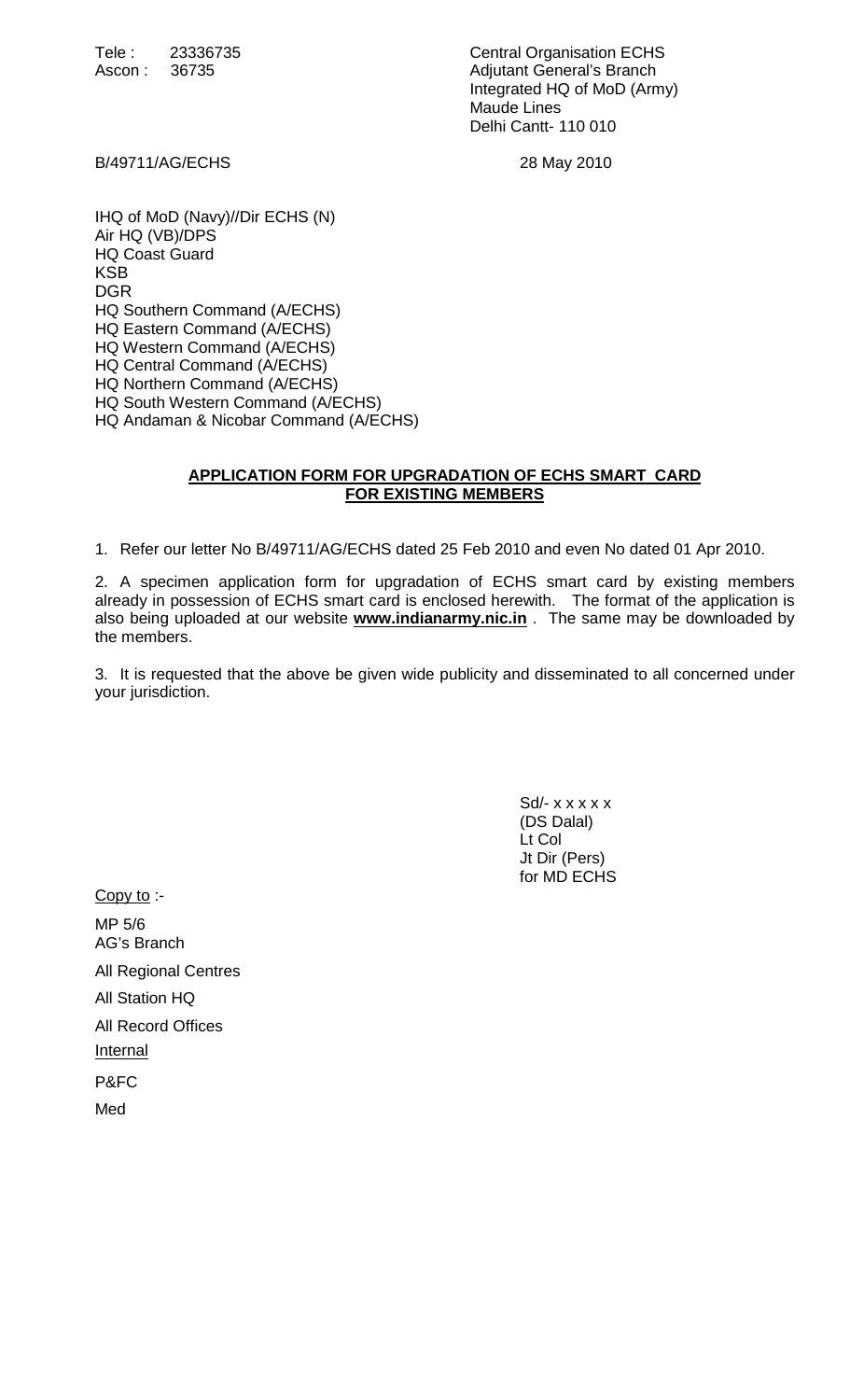## **APPLICATION FORM FOR UPGRADATION OF ECHS SMART CARD FOR EXISTING MEMBERS (CARD HOLDERS) (FILL UP ALL DETAILS IN BOLD LETTERS)**

| Relationship: Self/Spouse/Father/ Mother/Son/Daughter<br>Of                  |                                                                |              |                                   |                                                                       |                  |  |  |
|------------------------------------------------------------------------------|----------------------------------------------------------------|--------------|-----------------------------------|-----------------------------------------------------------------------|------------------|--|--|
|                                                                              |                                                                |              |                                   |                                                                       | 3.               |  |  |
|                                                                              |                                                                |              |                                   |                                                                       | 4.               |  |  |
|                                                                              | Force: Army/Navy/Air Force/Coast Guard/DSC/SFF (As applicable) |              |                                   |                                                                       |                  |  |  |
|                                                                              | Details of member/ dependents :-                               |              |                                   |                                                                       |                  |  |  |
| <b>Latest Colour</b><br><b>Photo(Passport Size)</b><br>with white background | <b>Parent</b><br><b>Polyclinic</b><br>required                 | Relationship | address and tele No with STD code | <b>Member/ Dependent Name (with</b><br>if deferent from existing one) | Ser<br><b>No</b> |  |  |
|                                                                              |                                                                |              |                                   |                                                                       |                  |  |  |
|                                                                              |                                                                |              |                                   | <b>UID No</b><br>(if available)                                       |                  |  |  |
|                                                                              |                                                                |              |                                   |                                                                       |                  |  |  |
|                                                                              |                                                                |              |                                   |                                                                       |                  |  |  |
|                                                                              |                                                                |              |                                   |                                                                       |                  |  |  |
|                                                                              |                                                                |              |                                   |                                                                       |                  |  |  |

| <b>UID No</b><br>(if available)                                                                     |    |                        |                               |  |  |  |  |
|-----------------------------------------------------------------------------------------------------|----|------------------------|-------------------------------|--|--|--|--|
|                                                                                                     |    |                        |                               |  |  |  |  |
|                                                                                                     |    |                        |                               |  |  |  |  |
|                                                                                                     |    |                        |                               |  |  |  |  |
|                                                                                                     |    |                        |                               |  |  |  |  |
| <b>UID No</b><br>(if available)                                                                     |    |                        |                               |  |  |  |  |
|                                                                                                     |    |                        |                               |  |  |  |  |
|                                                                                                     |    |                        |                               |  |  |  |  |
|                                                                                                     |    |                        |                               |  |  |  |  |
| <b>UID No</b>                                                                                       |    |                        |                               |  |  |  |  |
| (if available)                                                                                      |    |                        |                               |  |  |  |  |
| 8.<br>Total cards demanded                                                                          |    | 9.                     | Amount (Rupees)               |  |  |  |  |
| Payment Details : DD No<br>10.                                                                      |    | Date                   |                               |  |  |  |  |
| Amount (Rupees)                                                                                     |    | <b>Bank Name</b>       |                               |  |  |  |  |
| Yes<br>(a) Physical Disability $(\checkmark)$<br>11.                                                | No | Please attach relevant |                               |  |  |  |  |
| (b) War Disability<br>$(\checkmark)$<br>Yes                                                         | No | documentary proof      |                               |  |  |  |  |
|                                                                                                     |    |                        |                               |  |  |  |  |
| Date                                                                                                |    |                        | <b>Signature of Applicant</b> |  |  |  |  |
| Applicants to retain photocopy of this form duly receipted by polyclinic/Stn HQ/Regional<br>Centre. |    |                        |                               |  |  |  |  |

## **PTO**